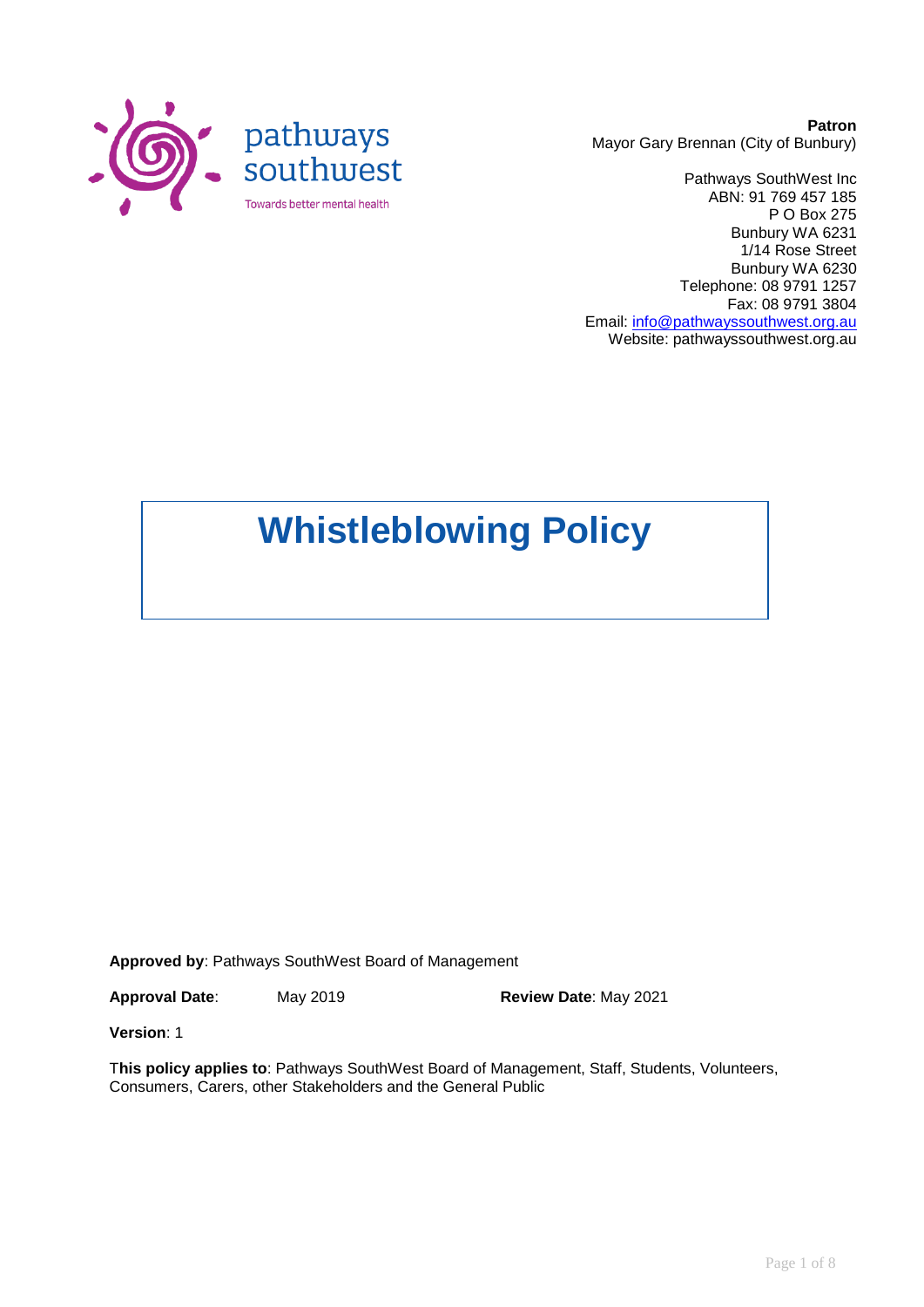

#### **Purpose**

The objective of this policy is to encourage reporting of wrongdoing that is of legitimate concern by providing a convenient and safe reporting mechanism, and protection for people who make serious wrongdoing disclosures.

This Policy applies to all Pathways SouthWest board members, executives, managers, staff, contractors, consultants, volunteers and students. It extends to clients and suppliers.

#### **Policy**

Pathways SouthWest is committed to the highest standards of legal, ethical and moral behaviour. People who have a working relationship with Pathways SouthWest are often the first to realise that there may be something seriously wrong. However, they may not wish to speak up for fear of appearing disloyal or may be concerned about being victimised or subject to reprisals for reporting wrongdoing.

No person should be personally disadvantaged for reporting wrongdoing. Not only is it illegal but it directly opposes Pathways SouthWest's values. Pathways SouthWest is committed to maintaining an environment where legitimate concerns are able to be reported without fear of retaliatory action or retribution.

When a person makes a disclosure:

- Their identity must remain confidential according to their wishes
- They will be protected from reprisal, discrimination, harassment or victimisation for making the disclosure
- An independent internal inquiry or investigation will be conducted
- Issues identified from the inquiry/investigation will be resolved and/or rectified
- They will be informed about the outcome
- Any retaliation for having made the disclosure will be treated as serious wrongdoing under this Policy

#### **Definitions**

Terms used in this Policy are: **Whistleblowing**

**Wrongdoing Conduct that:** 

Disclosure by (or for) a witness of actual or suspected wrongdoing A person who reports wrongdoing in accordance with this Policy

- Breaches legislation, regulations or local government by-laws or is otherwise illegal (including corporations law, theft, drug sale/use, violence or threatened violence or criminal damage against property)
- Is corrupt or is an abuse of public trust or position as a public official
- Is dishonest or fraudulent
- Perverts the course of justice
- Unreasonably endangers health and safety or the environment
- Is maladministration (e.g. unjust, based on improper motives, is unreasonable, oppressive or negligent)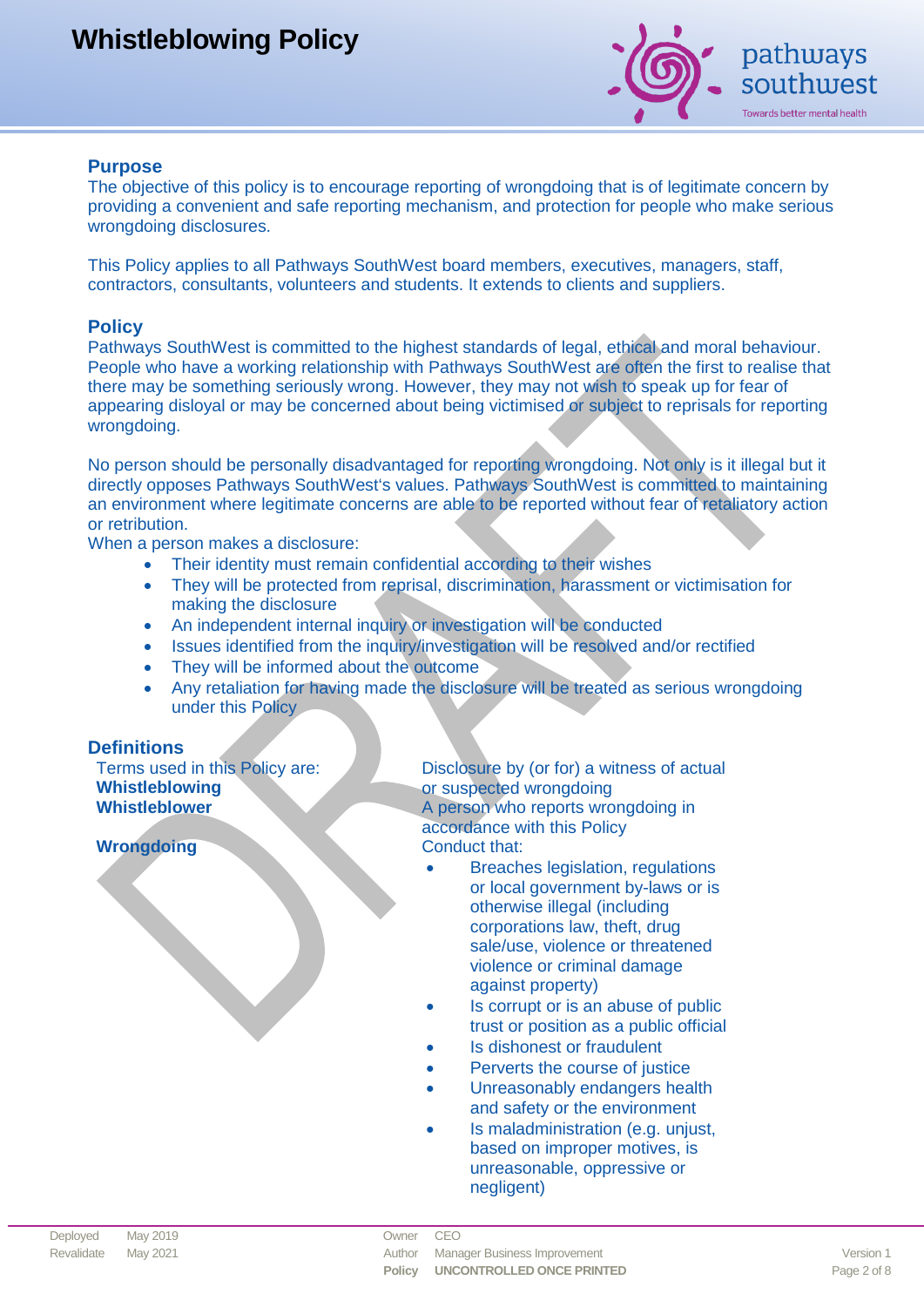

pathways southwest

Towards better mental health

- Is serious or substantial waste (including public money or public property)
- Is gross mismanagement or repeated breaches of administrative procedures
- Has financial or non-financial loss detrimental to the interests of Pathways SouthWest
- Is an unethical breach of the Code of Conduct
- Is serious improper conduct that could give reasonable grounds for disciplinary action

### **Responsibilities**

### **1 Whistleblowers**

Protection is available to Whistleblower's who disclose wrongdoing that is:

- Serious in nature;
- Made in good faith; and
- Made with reasonable grounds to believe it is true.

Protection is not available where the disclosure is:

- Trivial or vexatious in nature with no substance. This will be treated in the same manner as a false report and may itself constitute wrongdoing.
- Unsubstantiated allegations which are found to have been made maliciously, or knowingly to be false. These will be viewed seriously and may be subject to disciplinary action that could include dismissal, termination of service or cessation of a service or client relationship.

A Whistleblower must provide information to assist any inquiry/investigation of the wrongdoing disclosed.

Making a disclosure may not protect the Whistleblower from the consequences flowing from involvement in the wrongdoing itself. A person's liability for their own conduct is not affected by their report of that conduct under this policy. However active cooperation in the investigation, an admission and remorse may be taken into account when considering disciplinary or other action. Even though a Whistleblower may be implicated in the wrongdoing they must not be subjected to any actual or threatened retaliatory action or victimisation in reprisal for making a report under this policy.

#### **2 Whistleblower Contact Officer**

The Whistleblower Contact Officer is the CEO or if not appropriate then one of the other Managers, and provide information and support to the Whistleblower according to this policy. The contact officer;

- will have a direct line access to the Chair of the Board of Management of Pathways SouthWest for the reporting of wrongdoing.
- will provide mentoring and other support deemed necessary
- is responsible for keeping the Whistleblower informed of the progress and outcomes of the inquiry/investigation subject to considerations of privacy of those against whom a disclosure has been made.

### **3 Investigator**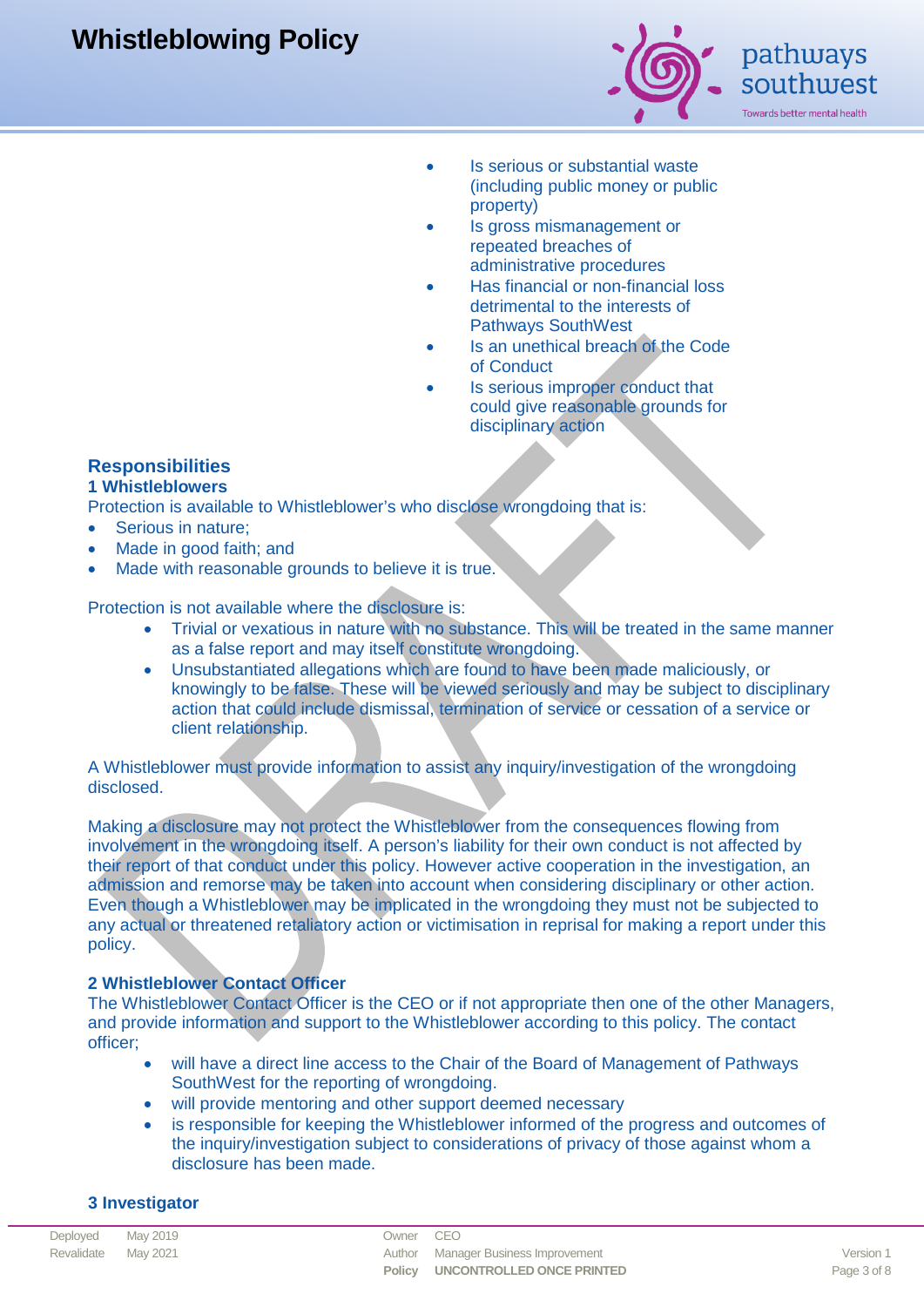

The Investigator may be appointed by Pathways SouthWest and may be internal or external to Pathways Southwest.

The Investigator must have internal independence of line management in the area affected by the wrongdoing disclosure.

The Investigator conducts sufficient inquiry to be able to determine conclusions about the disclosures made including whether or not investigation is warranted. The investigator must provide a report of every inquiry/investigation to the President of the Board.

The Investigator may second the expertise of other officers in Pathways SouthWest to assist in the investigation and may seek the advice of internal or external experts as required. The Investigator is responsible for ensuring the proper conduct of the investigation and for keeping the Whistleblower Contact Officer and President of the Board informed of progress.

#### **4 Managers**

All managers who receive a disclosure about wrongdoing must notify the Whistleblower Contact Officer and provide particulars and maintain confidentiality about it.

#### **Policy Application**

#### **1 Reporting a Disclosure**

Normal channels of reporting are favoured.

#### **1.1 Internal Whistleblowers**

(Directors, employees, volunteers, students, contractors or consultants) Sometimes, a suspicion of wrongdoing may arise from a misunderstanding and is not in fact wrongdoing; or is a matter where communication is restrained by confidentiality requirements or other legitimate reasons. Accordingly, internal Whistleblowers are encouraged to check with their supervisor or their supervisors' manager to seek an immediate response. Where the internal Whistleblower believes this is not appropriate, then an alternative reporting mechanism is available.

#### **1.2 External Whistleblowers**

(Other people with a relationship with Pathways SouthWest – e.g. clients & suppliers) Where an external Whistleblower is reluctant to report it to line management for fear of retribution, they can report their concerns to a higher level of management than the person in Pathways SouthWest that they ordinarily deal with. There may be a simple explanation that they had not considered. Where this is not appropriate, an alternative reporting mechanism is available.

#### **1.3 Alternative reporting**

Alternative reporting to normal channels are available where:

- The normal reporting channel is considered inappropriate to the circumstances;
- Pathways SouthWest line management was notified but failed to deal with it; or
- The person or organisation disclosing wrongdoing is concerned about possible retaliation.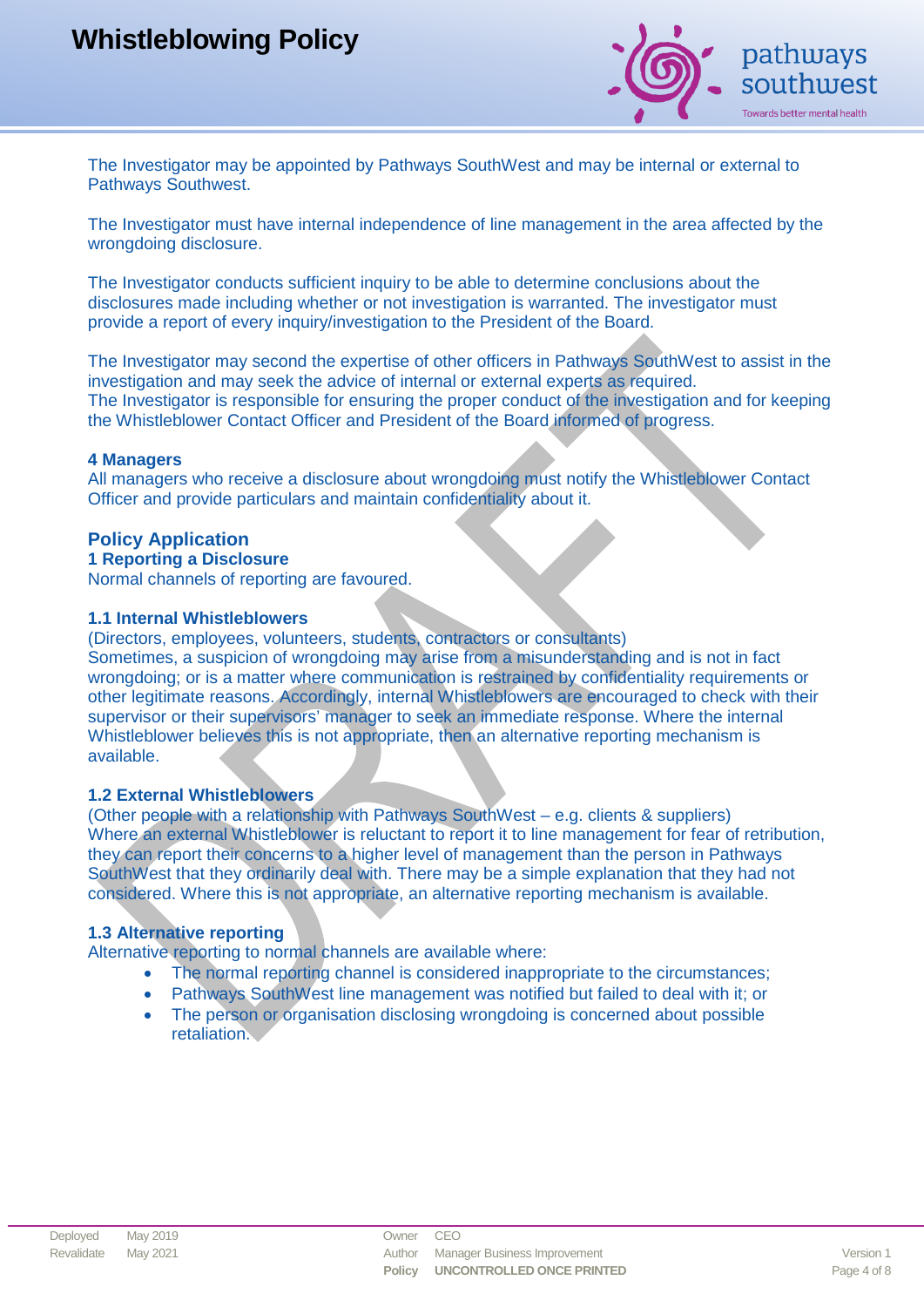

External Whistleblowers (people or organisations with a relationship with Pathways SouthWest) may provide the report of wrongdoing to:

- Chair of the Board of Management of Pathways SouthWest
- Whistleblowing hotline (to be established under the Whistleblowing legislation (Cwlth) Emergency public interest disclosures (to a member of parliament or a journalist) can be made if the information disclosed concerns a substantial or imminent danger to health or safety of one or more persons.

Public interest disclosure can also be made if at least 90 days has passed since the first disclosure to a regulator or authority, and the person does not have reasonable grounds to believe that action has been taken to address the matters. The whistleblower has given written notification to the authority / regulator that they intend to make a public interest disclosure.

#### **1.4 Other Complaint Mechanisms**

This policy is in addition to:

- Grievance procedures for employees, which is for all staff to raise any matters they may have in relation to their work or their work environment, other persons, or decisions affecting their employment. This policy does not replace other reporting structures such as those for dispute resolution, discrimination, victimisation or matters relating to workplace bullying or harassment.
- Standard complaint mechanisms for clients or volunteers
- Any exercising of rights under the terms of their contract by contractors and suppliers

An exception to this is where the issue is wrongdoing of a serious nature yet the existing reporting system failed to attend to the issue or has processed it in a substantially inappropriate, grossly unfair or heavily biased manner.

#### **1.5 Anonymous reporting**

Anonymous reports of wrongdoing are accepted under this policy. Anonymous reports have significant limitations that inhibit a proper and appropriate inquiry or investigation. These limitations include the inability to provide feedback on the outcome and/or to gather additional particulars to assist the inquiry/investigation. Specific protection mechanisms cannot be provided. A Whistleblower Contact Officer will not be appointed.

#### **2 Protection**

Not all disclosures of serious wrongdoing are protected at law. To meet Pathways SouthWest philosophy of accepting tip-offs from anyone, Pathways SouthWest adopts the principle of providing protection to people or organisations with a relationship with Pathways SouthWest :

- At least to the extent of protection at law; and
- Beyond legal protection wherever it is practical in the circumstances.

#### **3 Confidentiality**

Generally, Pathways SouthWest will not disclose a whistleblower's identity unless:

- It is necessary to further an investigation and the Whistleblower consents to the disclosure, and/or
- The disclosure is required or authorised by law.

When a report is investigated it may be necessary to reveal its substance to people such as other Pathways SouthWest personnel, external persons involved in the investigation process and, in appropriate circumstances, law enforcement agencies.

It will be necessary to disclose the facts and substance of a report to a person who may be the subject of the report as it is essential for natural justice to prevail. Although confidentiality is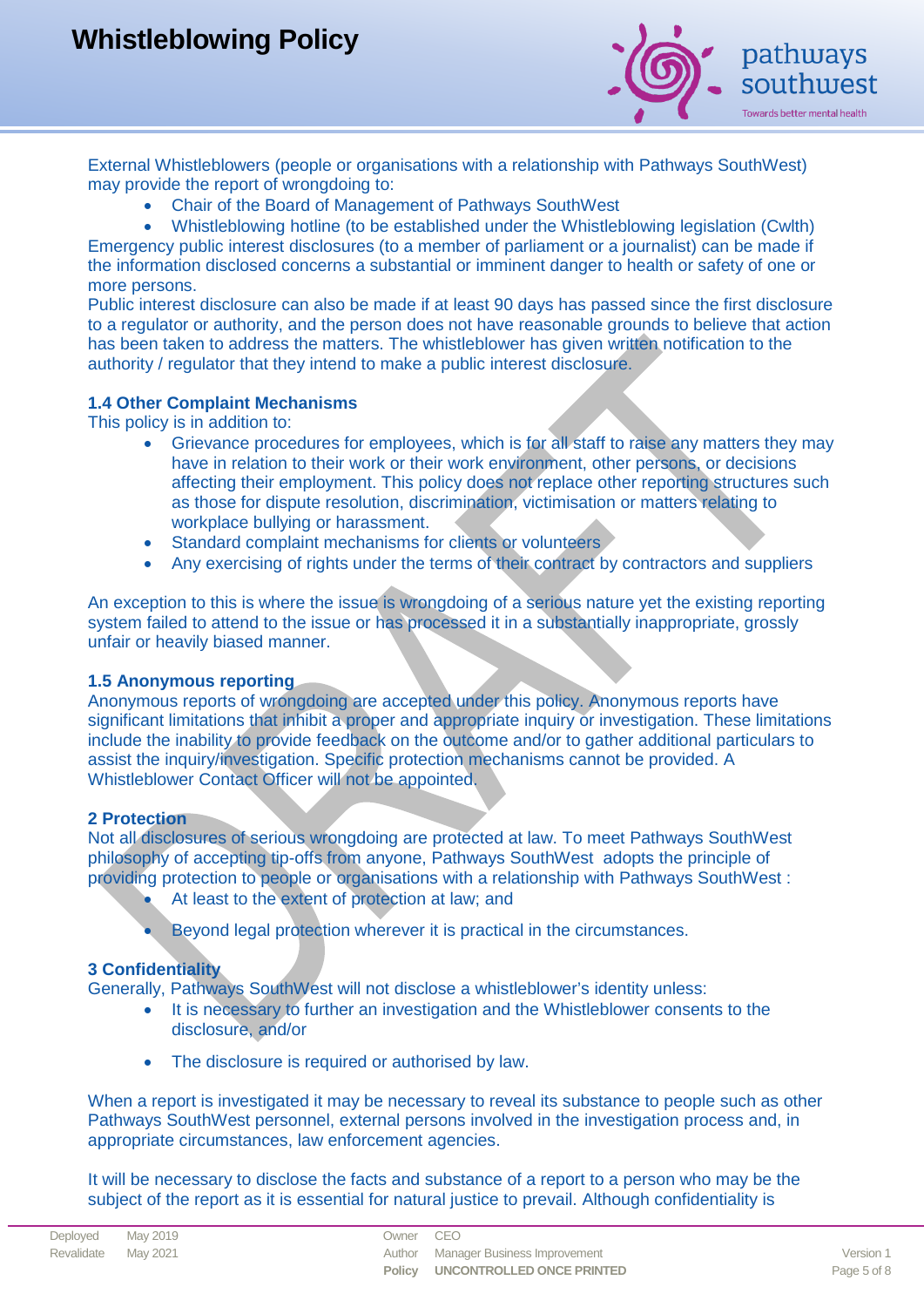

maintained, in some circumstances, the source of the reported issue may be obvious to a person who is the subject of a report.

Pathways SouthWest will take reasonable precautions to store any records relating to a report of wrongdoing securely and to restrict access to authorised persons only.

Unauthorised disclosure of information relating to a disclosure that could prejudice confidentiality and identify a whistleblower will be regarded seriously and may result in disciplinary action, which may include dismissal. In some circumstance it may be illegal; in which case Pathways SouthWest will notify Police.

#### **4 Retaliation and sanctions**

Pathways SouthWest is committed to protecting and respecting the rights of whistleblowers who report wrongdoing in good faith. Pathways SouthWest will not tolerate any retaliatory action or threats of retaliatory action against a Whistleblower, or against a Whistleblower's colleagues, employer (if a contractor, consultant or supplier) or relatives.

For example, a Whistleblower must not be disadvantaged or victimised for having made the report by:

- Dismissal or termination of services or supply
- Demotion
- Discrimination, victimisation or harassment
- Current or future bias
- Threats of any of the above

Any such retaliatory action or victimisation in reprisal for a disclosure made under this policy will be treated as serious misconduct and will result in disciplinary action, which may include dismissal. In some circumstance it may be illegal; in which case Pathways SouthWest will notify Police.

#### **3 Investigation**

All reports of alleged or suspected wrongdoing made under this policy to a Whistleblower Governance Officer will be properly assessed, and if appropriate, inquired into or independently investigated - with an objective of gathering evidence relating to the claims made by the Whistleblower. That evidence may substantiate or refute the claims made. Investigations shall observe the rules of natural justice and procedural fairness

#### **4 Disclosure Management**

Pathways SouthWest recognises that individuals against whom a report is made must also be supported during the handling and investigation of the wrongdoing report. Pathways SouthWest takes reasonable steps to treat fairly any person who is the subject of a report, particularly during the assessment and investigation process in accordance with an established support protocol which may be extended to include appointing an independent senior officer in Pathways SouthWest to provide support.

Where a person is identified as being suspected of possible wrongdoing, but preliminary inquiries determines that the suspicion is baseless or unfounded and that no formal investigation is warranted, then the Whistleblower will be informed of this outcome and the matter laid to rest. The Whistleblowing Contact Officer will decide whether or not the person named in the allegation should be informed that a suspicion was raised and found to be baseless upon preliminary review. This decision will be based on a desire to preserve the integrity of a person so named, so as to enable workplace harmony to continue unfettered and to protect the Whistleblower where it is a bona fide disclosure.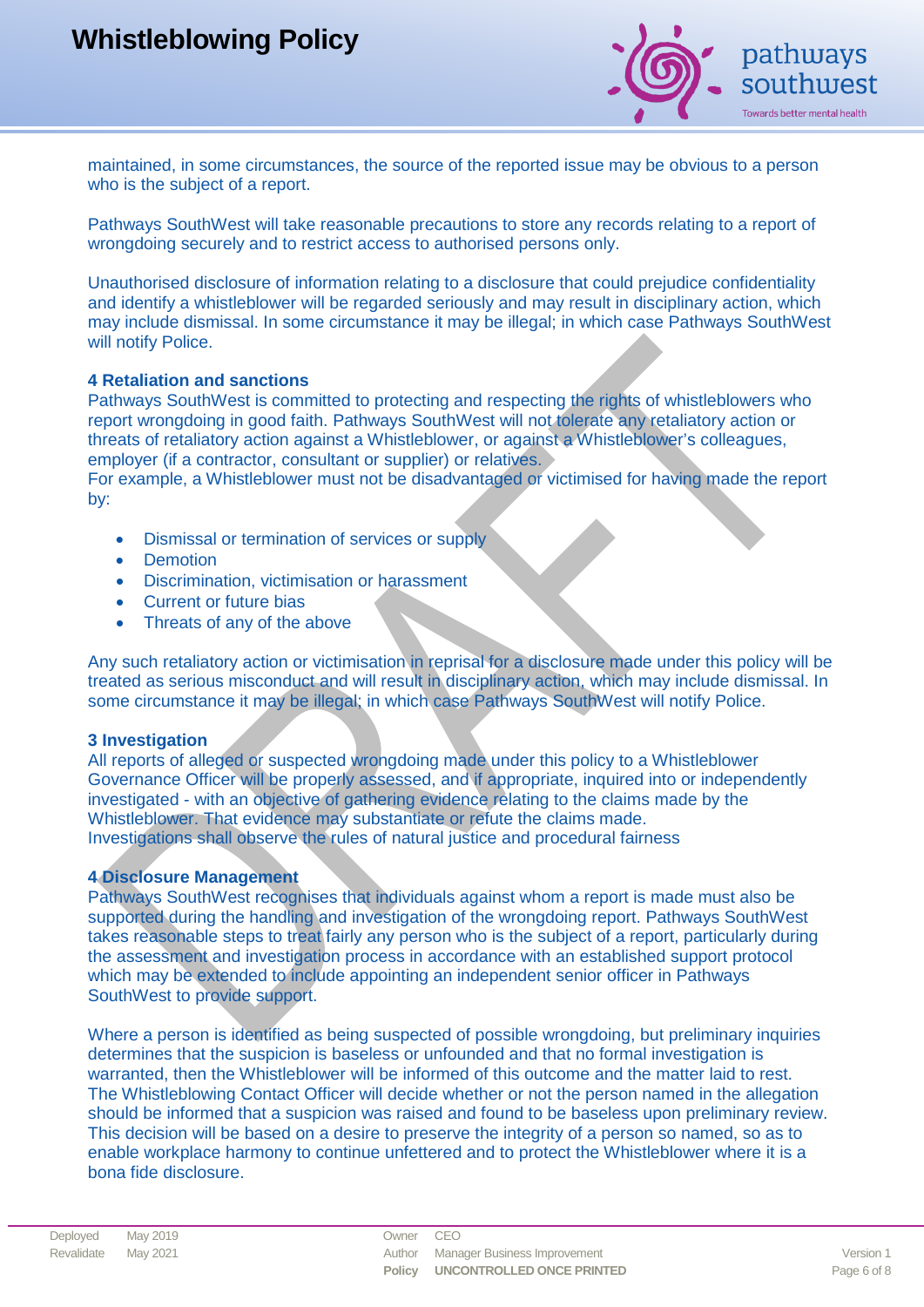

Where an investigation does not substantiate the report, the fact that the investigation has been carried out, the results of the investigation and the identity of the person who is the subject of the report must be handled confidentially.

Generally, where an investigation is conducted and the investigator believes there may be a case for an individual to respond, the Investigator must ensure that a person who is the subject of a disclosure:

- Is informed of the substance of the allegations;
- Is given a fair and reasonable opportunity to answer the allegations before the investigation is finalised;
- Has their response set out fairly in the Investigator's report: and
- Is informed about the substance of any adverse conclusions in the investigator's report that affects them.